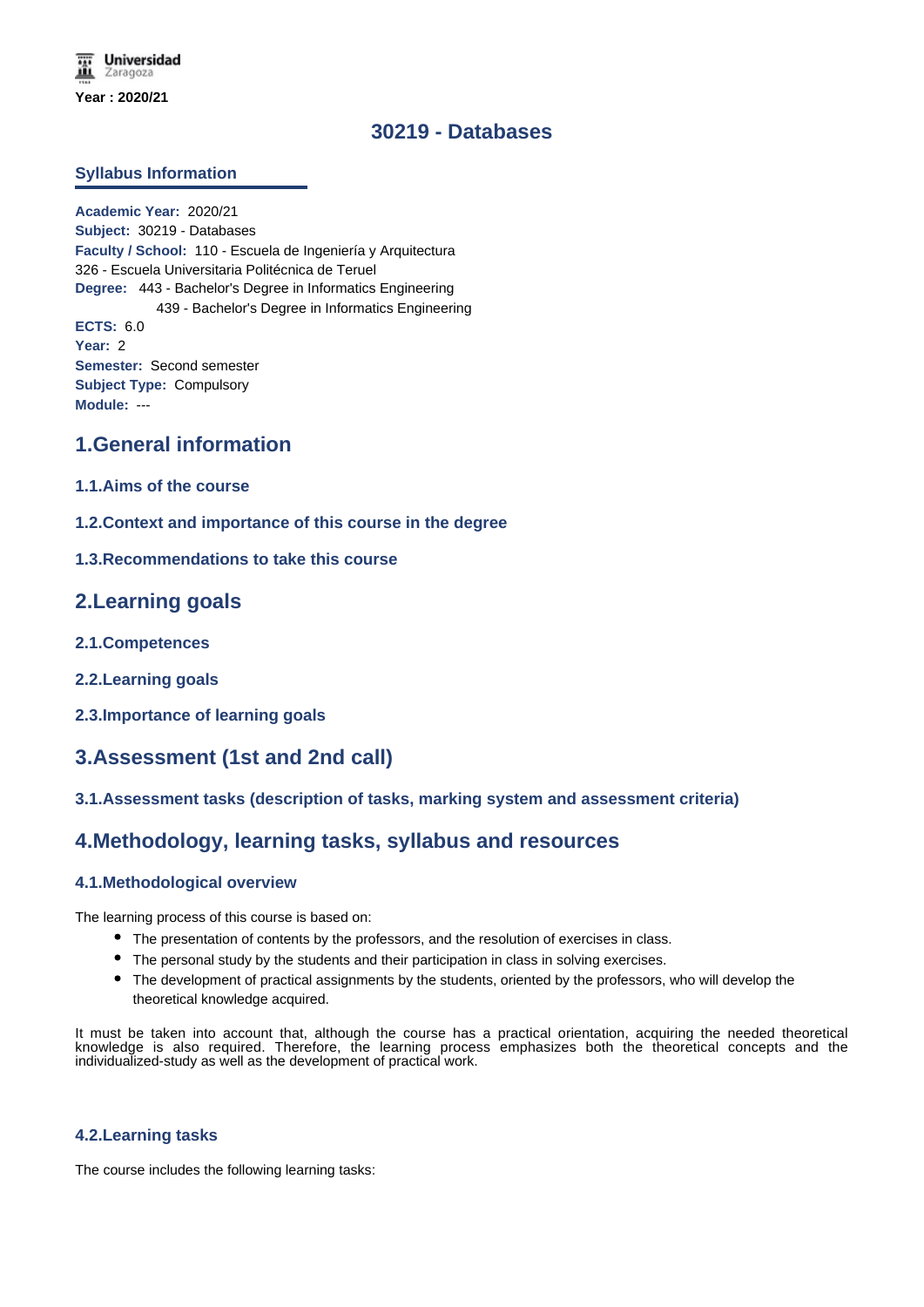- In the classes, the program of the course will be developed.
- In problem classes, problems applying the concepts and techniques presented in the course syllabus will be solved.
- Lab classes will be developed in a computer lab. In those sessions, the students will perform practical assignments related to the subject, and basically with the design, management and/or database exploitation.

## **4.3.Syllabus**

The course will address the following topics:

- 1. Introduction
	- 1.1 Database Management Systems (DBMS)
	- 1.2 Database Design
- 2. Conceptual Database Design
	- 2.1 Entity-Relationship Model (E/R). Notation
	- 2.2 Conceptual Design Methodology. Practical examples
- 3. Logical Database Design
	- 3.1 Data Models. Relational Model. Relational Algebra (RA)
	- 3.2 Normalization
	- 3.3 Relational Languages: Structured Query Language (SQL)
	- 3.4 Study Cases
- 4. Physical Database Design
	- 4.1 Physical storage and organization of information y organización física de la información
	- 4.2 Physical design of Relational Databases
	- 4.3 Adjustment, monitoring y optimization. Adaptation to the available DBMS
- 5. Database Exploitation
	- 5.1 Recovery and concurrency management
	- 5.2 Interaction with a DBMS
	- 5.3 Database Administration

## **4.4.Course planning and calendar**

The calendar of classes, lab sessions and exams, as well as the dates of delivery of evaluation assignments, will be announced in advance, according to the sessions and dates established by the School.

The course/subject consists of 6 ECTS credits, of which 2,4 credits belong to Face-To-Face (F2F) class and 3,6 off-site credits. So, student dedication to achieve the learning outcomes in this course, it is estimated at 150 hours (60 F2F y 90 off-site) distributed as follows:

- 57 hours, approximately, of F2F sessions (theoretical classes, problems and labs).
- 40 hours for the preparation of the practical exercises and design work database.
- 50 hours of effective personal study (notes and texts, troubleshooting, preparation of lesson and lab sessions, database design).
- 3 hours of the written final exam.

## **4.5.Bibliography and recommended resources**

## **Zaragoza:**

- BB Elmasri, Ramez. Fundamentos de sistemas de bases de datos / Ramez Elmasri, Shamkant B. Navathe ; traducción, José Manuel Díaz . 5ª ed. Madrid [etc.] : Pearson Addison Wesley, D.L. 2007
- BB Silberschatz, Abraham. Fundamentos de bases de datos / Abraham Silberschatz, Henry F. Korth, S. Sudarshan ; revisión técnica Jesús Sánchez Allende . 6ª ed. Aravaca (Madrid) : McGraw-Hill Interamericana, D. L. 2014
- BB Takahashi, Mana. The Manga guide to databases / Mana Takahashi, Shoko Azuma, Trend-pro Co., LTD. . Tokyo : Ohmsha ; San Francisco, CA : No Starch Press, cop. 2009
- BC Connolly, Thomas M.. Sistemas de bases de datos : un enfoque práctico para diseño, implementación y gestión / Thomas M. Connolly, Carolyn E. Begg ; traducción, Vuelapluma . 4ª ed. Madrid [etc.] : Pearson Educación, D.L. 2005
- BC Tecnología y diseño de bases de datos / Mario G. Piattini Velthuis ... [et al.] . Paracuellos de Jarama (Madrid) :